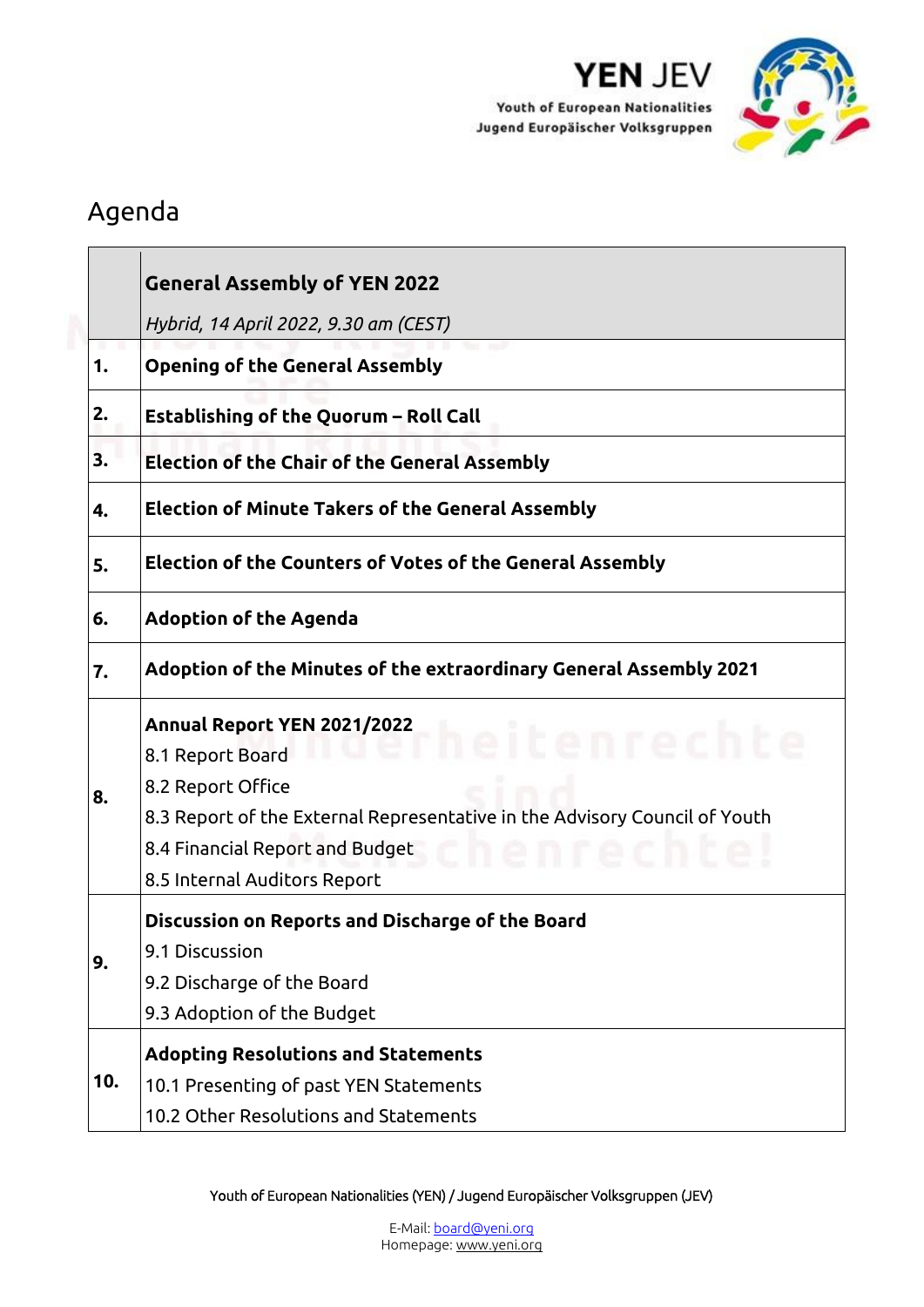

Youth of European Nationalities Jugend Europäischer Volksgruppen



|     | <b>Work Plans of YEN 2022/2023</b>                                      |
|-----|-------------------------------------------------------------------------|
|     | 11.1 Work Plan YEN                                                      |
|     | 11.2 Work Plan WG Member Integration                                    |
| 11. | 11.3 Work Plan WG Communication                                         |
|     | 11.4 Work Plan WG Minority Rights and Politics                          |
|     | 11.5 Adoption of the Work Plans for 2022/2023                           |
|     | 11.6 Suggestion to change the seat of the organization to Germany       |
|     |                                                                         |
|     | <b>Membership</b>                                                       |
|     | 12.1 Presentation of Candidatures for Extraordinary Membership          |
|     | 12.2 Presentation of Candidatures for Ordinary Membership               |
| 12. | 12.3 Information on the Current State of Supporting Membership          |
|     | 12.4 Vote on the Membership Applications                                |
|     | 12.5 Discussion and Vote on the Changes in the Membership Status of MOs |
|     | 12.6 Presentation and Vote on Partnerships                              |
| 13. | <b>YEN Code of Conduct</b>                                              |
| 14. | <b>Space for YEN Member Organisations</b>                               |
|     | <b>Election of the Board and the Auditor</b>                            |
|     | 15.1 President                                                          |
| 15. | 15.2 Treasurer                                                          |
|     | 15.3 Convenor for WG Communication                                      |
|     | 15.4 Convenor for WG Minority Rights and Politics                       |
|     | 15.5 Internal Auditor                                                   |
|     | <b>Election of the Working Group Members</b>                            |
|     | 16.1 Election Working Group Communication                               |
| 16. | 16.2 Election Working Group Member Integration                          |
|     | 16.3 Election Working Group Minority Rights and Politics                |
|     |                                                                         |